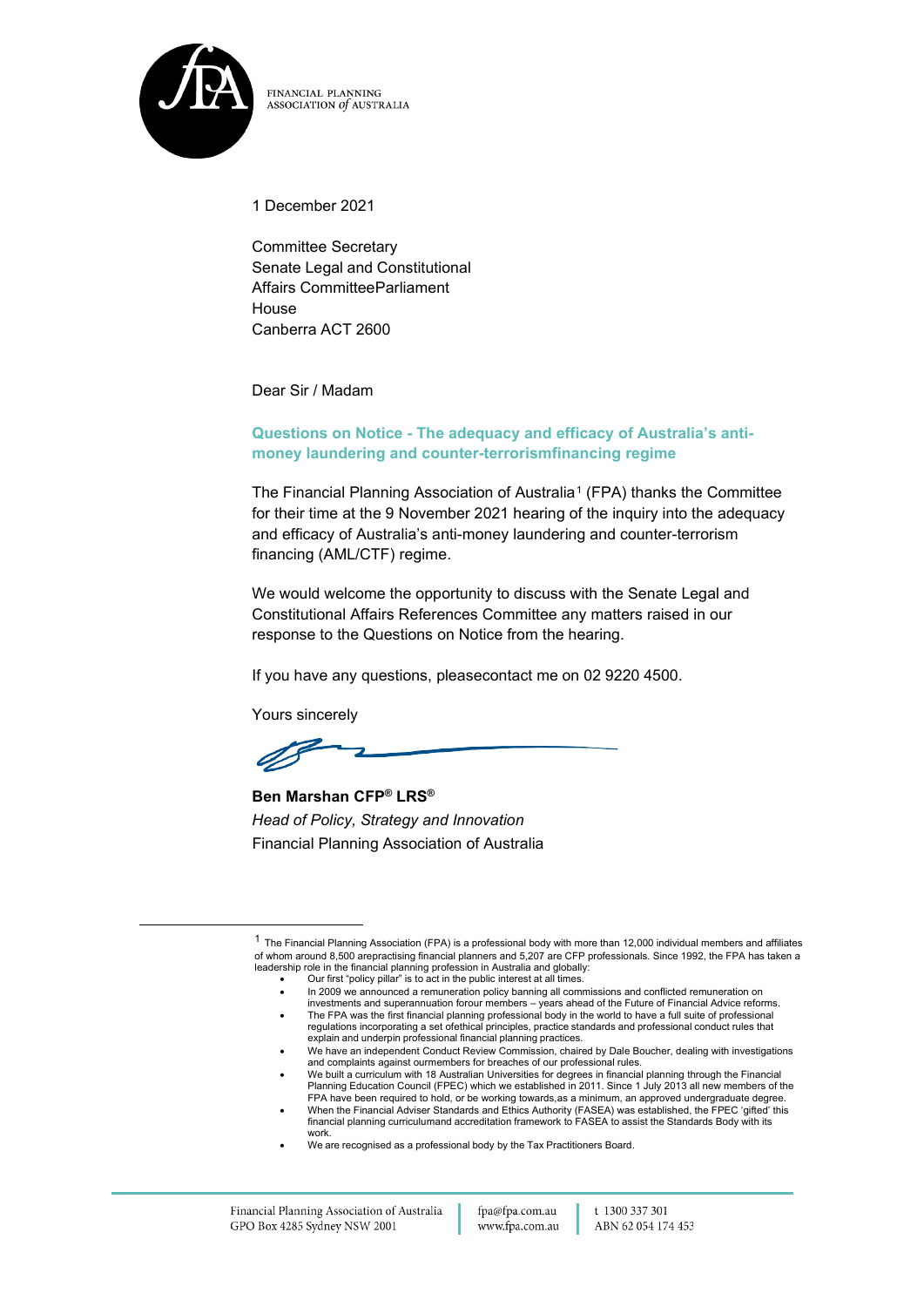

FINANCIAL PLANNING ASSOCIATION of AUSTRALIA

# **QUESTIONS ON NOTICE**

# The Adequacy and Efficacy of Australia's Anti-Money Laundering and Counter- Terrorism Financing Regime

Senate Legal and Constitutional Affairs References Committee

27 August 2021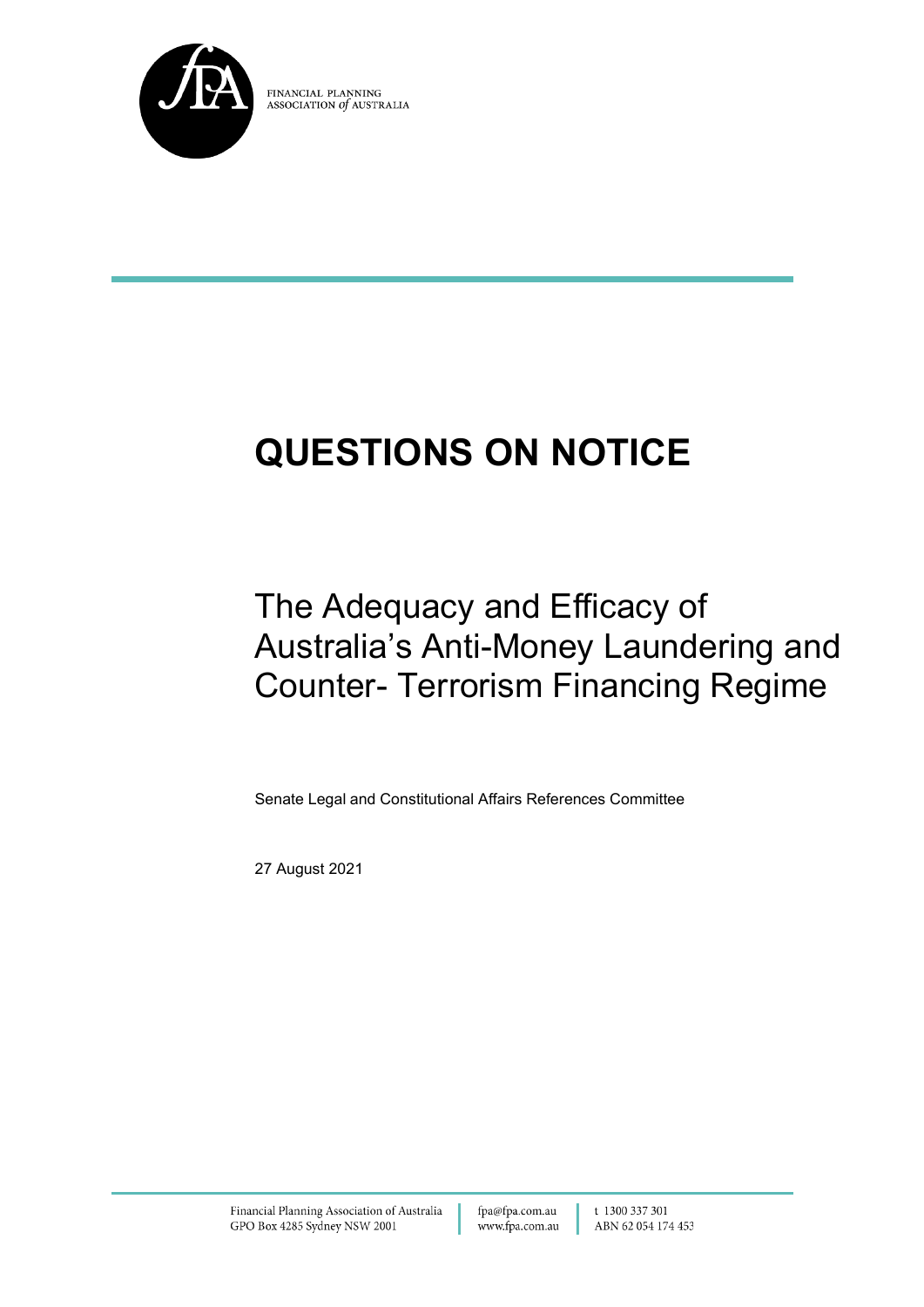## **Senate Legal and Constitutional Affairs Committee**

Inquiry into the adequacy and efficacy of Australia's anti-money laundering and counter-terrorism financing (AML/CTF) regime

### **Questions on Notice – Financial Planning Association**

The FPA provides this submission in response to the following Questions on Notice from the Public Hearing held on Tuesday 9 November 2021 of the Senate Constitutional and Legislative Affairs Committee Inquiry into the Adequacy and efficacy of Australia's anti-money laundering and counterterrorism financing (AML/CTF) regime:

- 1. What aspects of Tranche 2 of the AML/CTF regime overlap with existing Australian laws that apply to financial planners?
- 2. What financial implications would Tranche 2 have on the members of the FPA should it apply to financial planners?
- 3. Is there a need for whistleblower protections for FPA members to meet their AML/CTF obligations?

#### **QUESTION 1 - WHAT ASPECTS OF TRANCHE 2 OVERLAP WITH EXISTING AUSTRALIAN LAWS THAT APPLY TO FINANCIAL PLANNERS?**

#### **Existing obligations for financial planners**

Financial planning licensees are considered item 54 reporting entities under the AML/CTF Act as such entities:

- hold an Australian Financial Services Licence (AFSL), and
- make arrangements for their clients to receive a designated service from other AUSTRAC reporting entities, such as product providers (rather than provide other services themselves).

Item 54 reporting entities are required to adopt and implement throughout their business a Special AML/CTF program<sup>2</sup>. Special programs only need to include Part B of an AML/CTF program.

AFSL holders, known as 'licensees', authorise financial planners to provide designated services on their behalf. Financial planners may be employed directly by the licensee, or own and operate their own financial planning firm as an authorised representative of the licensee.

Hence, financial planners are the AFS licensee's 'frontline' representatives who interact directly with consumers and undertake identification and other risk assessments to ensure a licensee's compliance with their existing AML/CTF obligations.

Financial planners must comply with and report into the AML/CTF program, processes, systems, and controls of the AFSL who is registered with AUSTRAC as the reporting entity. This is based on the higher ML/TF risk of licensee, not the ML/TF risk of the individual financial planner or their financial planning firm.

<span id="page-2-0"></span><sup>2</sup> Section 86 AML/CTF Act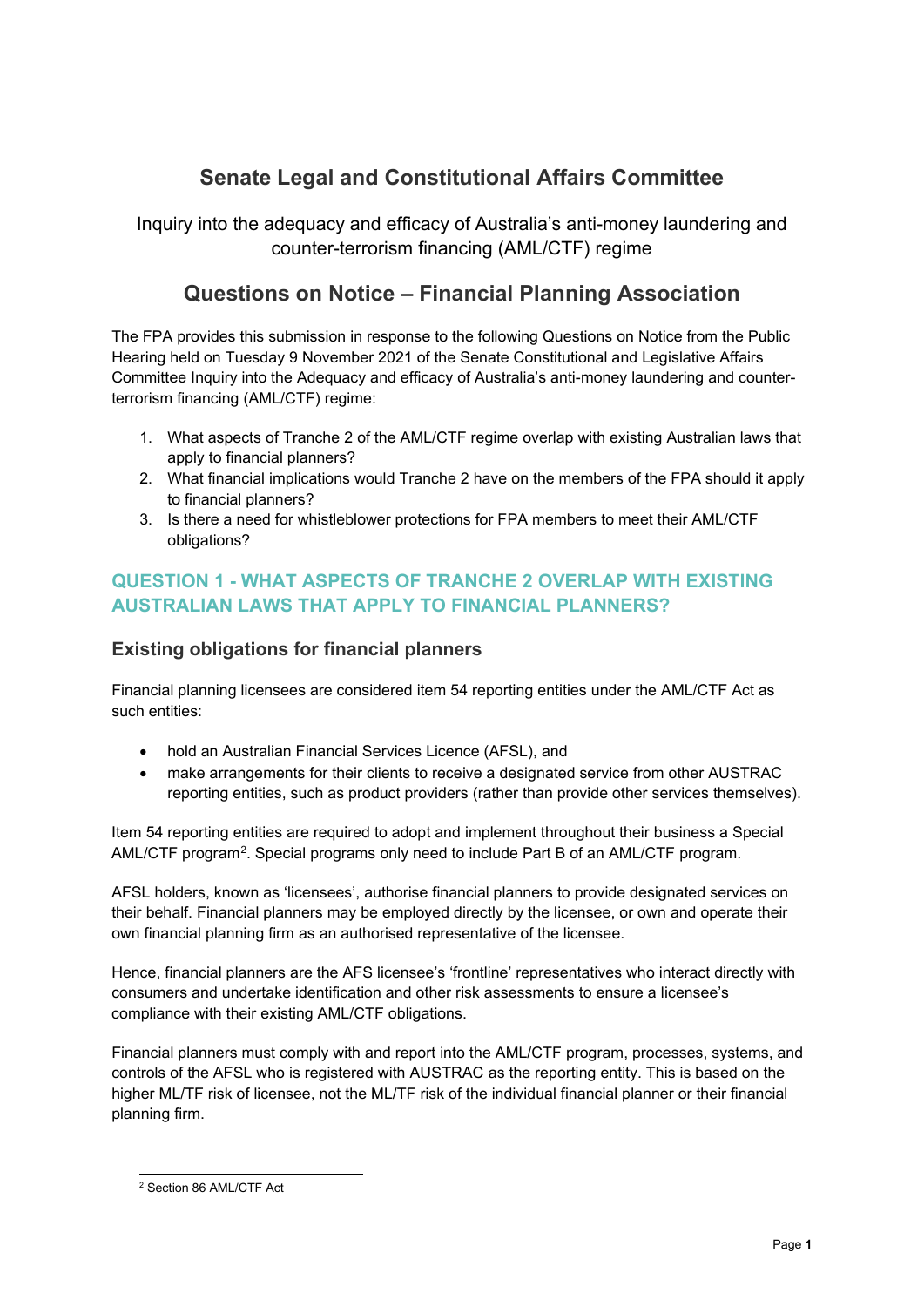The following table provides an overview of the current AML/CTF obligations for financial planning licensees who are item 54 reporting entities, and relevant requirements in the Corporations Act.

| <b>Current obligations</b><br>under AML/CTF Act                                                                                                                                                                                                                                                                                                                          | <b>Description of current AML/CTF</b><br>obligations financial planners adhere to                                                                                                                                                                                                                                                                                                                                                                                                                                                                                                                                                                                                                                   | <b>Obligations under other Australian</b><br>laws                                                                                                                                                                                                                                                                                                                                                                                                                                                                                                                                                                                                                                                                    |
|--------------------------------------------------------------------------------------------------------------------------------------------------------------------------------------------------------------------------------------------------------------------------------------------------------------------------------------------------------------------------|---------------------------------------------------------------------------------------------------------------------------------------------------------------------------------------------------------------------------------------------------------------------------------------------------------------------------------------------------------------------------------------------------------------------------------------------------------------------------------------------------------------------------------------------------------------------------------------------------------------------------------------------------------------------------------------------------------------------|----------------------------------------------------------------------------------------------------------------------------------------------------------------------------------------------------------------------------------------------------------------------------------------------------------------------------------------------------------------------------------------------------------------------------------------------------------------------------------------------------------------------------------------------------------------------------------------------------------------------------------------------------------------------------------------------------------------------|
| Special AML/CTF<br>program (Part B):<br>Focuses on<br>identifying<br>customers and<br>beneficial<br>owners<br>including<br>politically<br>exposed<br>persons and<br>must include<br>how the entity<br>meets 'know<br>your customers'<br>and their<br>beneficial<br>owners'<br>requirements,<br>and the money<br>laundering/<br>terrorism<br>financing risk<br>they pose. | Must include:<br>How the reporting entity collects and<br>$\bullet$<br>verifies customer information to make<br>sure they are who they claim to be, or<br>(for companies and organisations) that<br>they exist.<br>How the entity collects and verifies<br>$\bullet$<br>information about beneficial owners,<br>and what information is collected and<br>verified about beneficial owners<br>How the entity determines if its<br>$\bullet$<br>customer or the beneficial owner is a<br>politically exposed person (PEP).<br>How the entity responds to<br>$\bullet$<br>discrepancies in customer information.<br>How the entity decides when to collect<br>$\bullet$<br>additional information about a<br>customer. | <b>Corporations Act:</b><br>Licensee must have appropriate<br>systems and processes to ensure<br>financial planners comply with the<br>'Know Your Client' requirements<br>Financial planner Code of Ethics<br>$\bullet$<br>Financial planners must<br>$\circ$<br>"comply with all relevant laws"<br>Exercise due care and skill in<br>$\circ$<br>the way they engage each<br>client; understand each client;<br>diagnose each client's needs<br>and issues                                                                                                                                                                                                                                                           |
| Customer due<br>diligence (CDD)<br>procedures                                                                                                                                                                                                                                                                                                                            | Collect and verify customer<br>$\bullet$<br>identification information<br>Identify and verify beneficial ownership<br>$\bullet$<br>Identify whether a customer is a PEP<br>$\bullet$<br>Obtain information on the purpose and<br>$\bullet$<br>intended nature of the business<br>relationship.                                                                                                                                                                                                                                                                                                                                                                                                                      | <b>Corporations Act:</b><br>'Know Your Client' includes:<br>$\bullet$<br>a fact find commencing with<br>$\circ$<br>the identity of the client and<br>their financial circumstances,<br>such as income sources,<br>investments, etc.<br>research both existing financial<br>$\circ$<br>products held by client and<br>potential alternative products<br>that would achieve client's<br>goals - this process allows<br>planners to identify risks and<br>suspicious activity in relation to<br>products and transactions<br>Financial Adviser Code of Ethics<br>exercise due care and skill in<br>$\circ$<br>the way they engage each<br>client; understand each client;<br>diagnose each client's needs<br>and issues |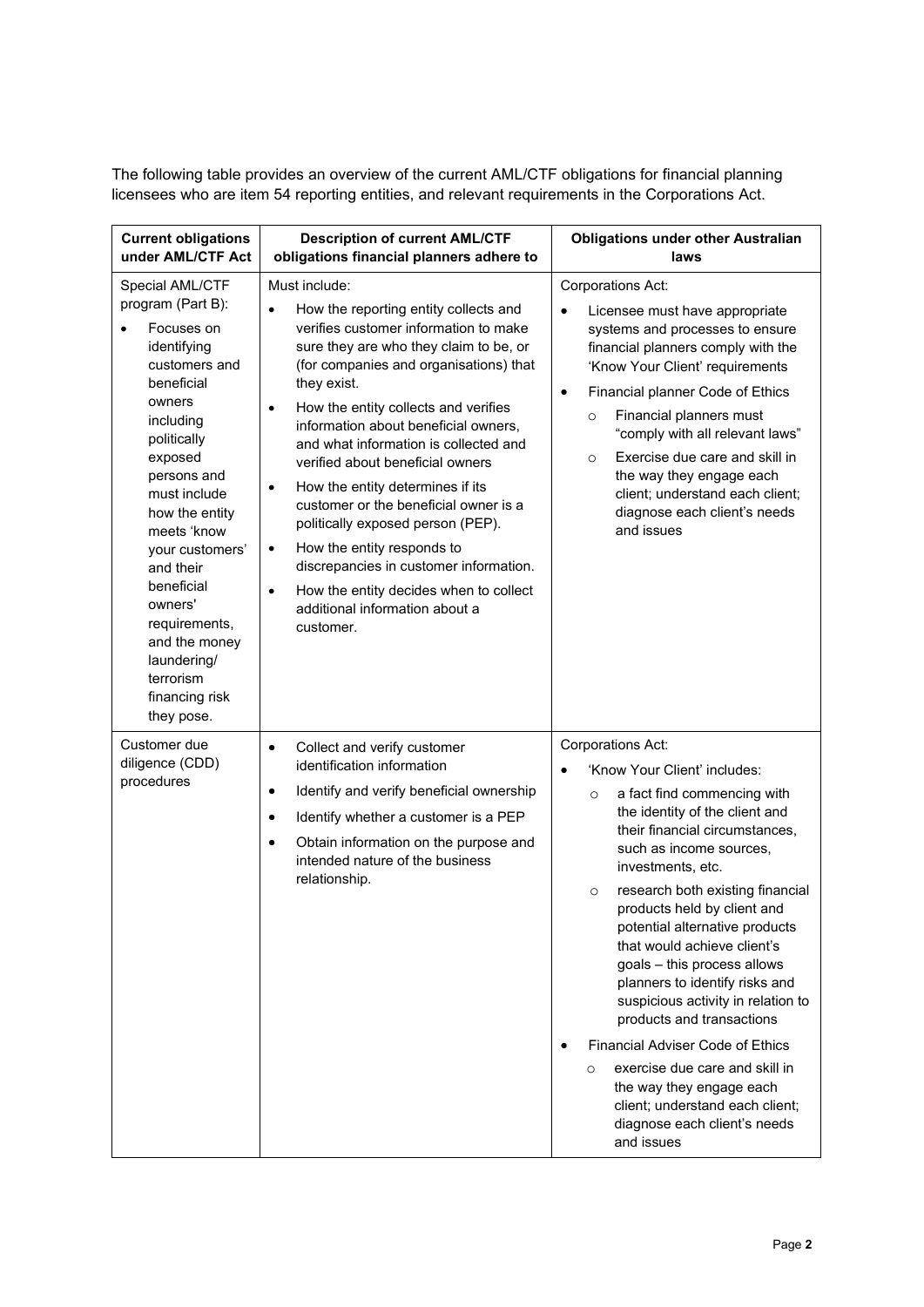| ML/TF risk                                 | Risk management assessment by:                                                                                                                                                                                                                                                                                                                                                                     | Corporations Act:                                                                                                                                                                                                                                                                                                                                                                                                                                                                                                                                                                                                                                                                                                                                                                                                                                                                                                                                                                                                  |
|--------------------------------------------|----------------------------------------------------------------------------------------------------------------------------------------------------------------------------------------------------------------------------------------------------------------------------------------------------------------------------------------------------------------------------------------------------|--------------------------------------------------------------------------------------------------------------------------------------------------------------------------------------------------------------------------------------------------------------------------------------------------------------------------------------------------------------------------------------------------------------------------------------------------------------------------------------------------------------------------------------------------------------------------------------------------------------------------------------------------------------------------------------------------------------------------------------------------------------------------------------------------------------------------------------------------------------------------------------------------------------------------------------------------------------------------------------------------------------------|
| management<br>assessment                   | Identifying risks posed by reporting<br>$\bullet$<br>entity's:<br>customer types<br>$\circ$<br>customers' sources of funds and<br>$\circ$<br>wealth<br>delivery channel<br>$\circ$<br>any foreign jurisdictions the<br>$\circ$<br>reporting entity deals with.<br>Assessing and measuring risks<br>٠<br>Applying controls including:<br>Risk-based customer due diligence<br>$\circ$<br>procedures | Licensee risk management and<br>$\bullet$<br>conflict of interest obligations<br>Professional Indemnity Insurance<br>$\bullet$<br>policy requirements<br>Both these requirements assess the<br>$\bullet$<br>client information identified by<br>financial planners to help determine<br>the overall risks of the licensee<br>ATO reporting obligations                                                                                                                                                                                                                                                                                                                                                                                                                                                                                                                                                                                                                                                             |
|                                            | Monitoring and reviewing effectiveness.<br>$\bullet$                                                                                                                                                                                                                                                                                                                                               |                                                                                                                                                                                                                                                                                                                                                                                                                                                                                                                                                                                                                                                                                                                                                                                                                                                                                                                                                                                                                    |
| <b>AUSTRAC</b><br>Reporting<br>obligations | Suspicious matter reports (SMR) for<br>٠<br>any transaction or interaction that<br>makes you suspicious that someone is<br>acting illegally.                                                                                                                                                                                                                                                       | Corporations Act:<br>'Know Your Client' includes:<br>a fact find commencing with<br>$\circ$<br>the identity of the client and<br>their financial circumstances,<br>such as income sources,<br>investments, etc.<br>research both existing financial<br>$\circ$<br>products held by client and<br>potential alternative products<br>that would achieve client's<br>goals - this process allows<br>planners to identify risks and<br>suspicious activity in relation to<br>products and transactions<br>Whistleblower obligations:<br>Report information about a<br>$\circ$<br>company or organisation, or an<br>officer or employee of the<br>company or organisation,<br>giving reasonable grounds to<br>suspect:<br>misconduct, or<br>an improper state of affairs<br>or circumstances<br>that:<br>breaches the Corporations<br>Act<br>breaches other financial<br>sector laws enforced by<br><b>ASIC or APRA</b><br>breaches an offence<br>against any other law of<br>the Commonwealth that is<br>punishable by |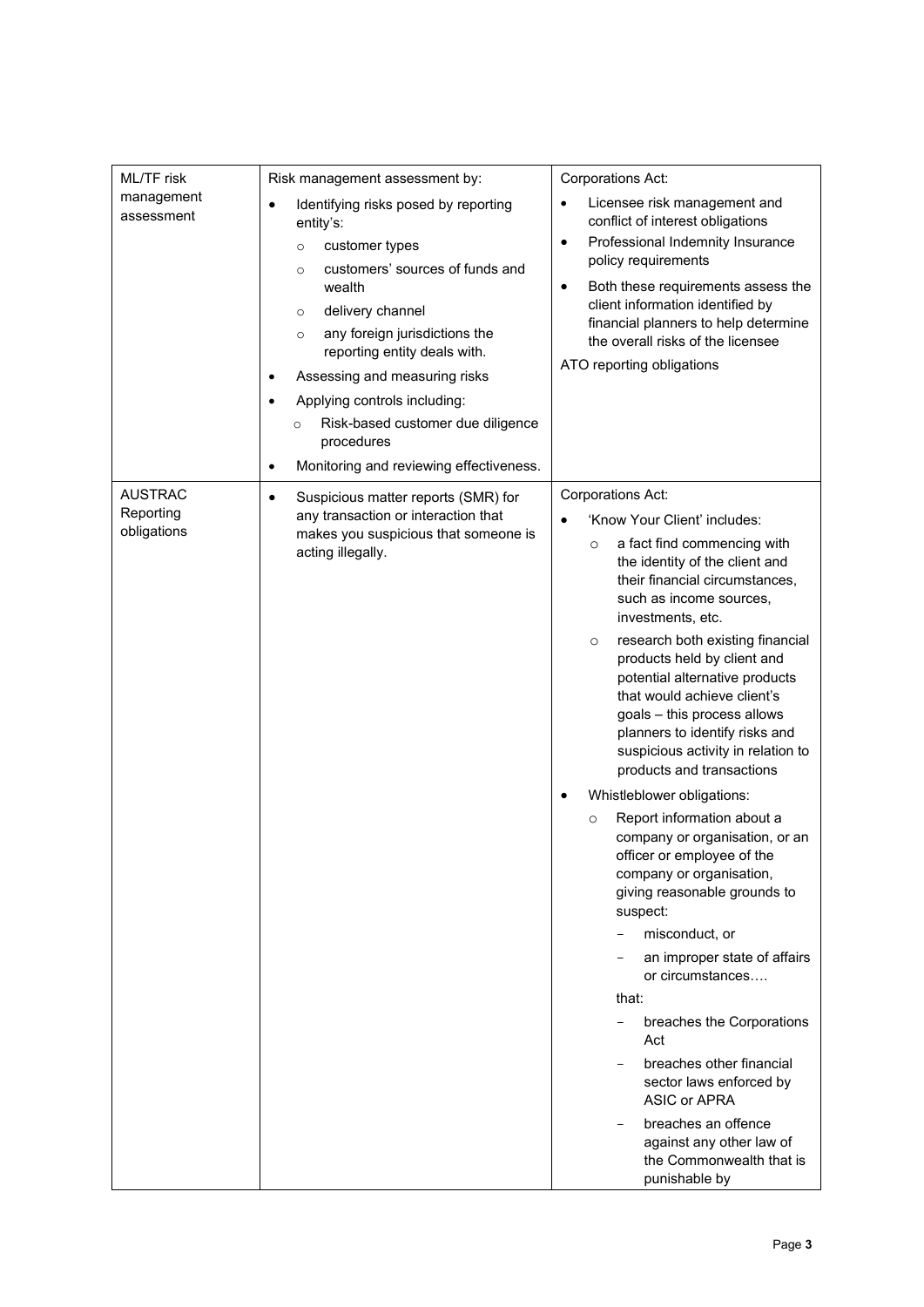|              |              |           | imprisonment for a period<br>of 12 months, or                                                                                                                                                 |
|--------------|--------------|-----------|-----------------------------------------------------------------------------------------------------------------------------------------------------------------------------------------------|
|              |              |           | represents a danger to the<br>public or the financial<br>system.                                                                                                                              |
|              |              |           | Breach reporting obligations -<br>required to submit notifications<br>about reportable situations to ASIC:                                                                                    |
|              |              |           | Gross negligence or serious<br>$\circ$<br>fraud                                                                                                                                               |
|              |              |           | Breaches or likely breaches of<br>$\circ$<br>'core obligations'                                                                                                                               |
|              |              |           | Significant breaches<br>$\circ$                                                                                                                                                               |
|              |              |           | Reasonable belief of a breach<br>$\circ$<br>by an adviser of another<br>licensee                                                                                                              |
| Employee due | Not required |           | Corporations Act requirements:                                                                                                                                                                |
| diligence    |              | $\bullet$ | Mandatory registration on the<br>Financial Adviser Register including<br>fit and proper person test (s921U):<br>had a AFSL or Credit Licence<br>$\circ$                                       |
|              |              |           | suspended or cancelled:                                                                                                                                                                       |
|              |              |           | had a banning order, or a<br>$\circ$<br>disqualification order by ASIC                                                                                                                        |
|              |              |           | has ever been disqualified from<br>$\circ$<br>managing corporations;                                                                                                                          |
|              |              |           | has ever been linked to a<br>$\circ$<br>refusal or failure to give effect<br>to a determination made by<br>AFCA:                                                                              |
|              |              |           | has ever been an insolvent<br>$\circ$<br>under administration;                                                                                                                                |
|              |              |           | in the last 10 years, has been<br>$\circ$<br>convicted of an offence;                                                                                                                         |
|              |              |           | in the last 10 years, a Financial<br>$\circ$<br>Services and Credit Panel has<br>made an instrument against<br>them or given them an<br>infringement notice                                   |
|              |              | $\bullet$ | Code of Ethics - must comply with<br>all relevant laws (std 1); uphold<br>integrity of profession and hold<br>each other accountable for the<br>protection of the public interest (std<br>12) |
|              |              |           | Single Disciplinary Body within<br><b>ASIC</b>                                                                                                                                                |
|              |              |           | Can cancel or suspend<br>$\circ$<br>mandatory registration                                                                                                                                    |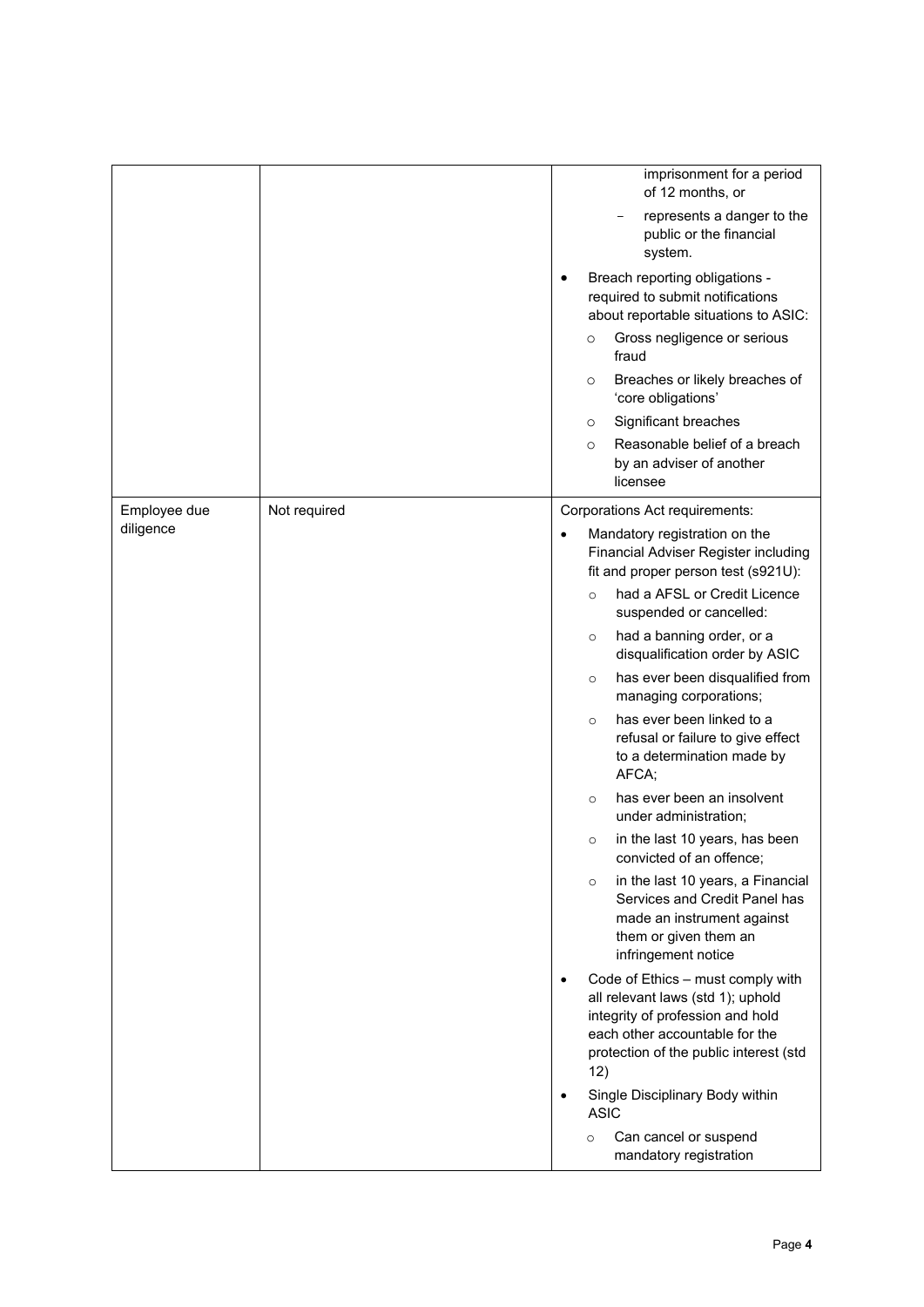| $\bullet$ |         | Licensing requirements                                                                                                                        |
|-----------|---------|-----------------------------------------------------------------------------------------------------------------------------------------------|
|           | $\circ$ | Authorised by licensee                                                                                                                        |
|           | $\circ$ | Licensee oversight of<br>compliance with all legal<br>requirements, including AML                                                             |
|           | $\circ$ | Comply with the AML program<br>of the licensee as the reporting<br>entity                                                                     |
|           |         | Reference checking obligations and<br>protocol (s912)                                                                                         |
|           | $\circ$ | Licensees must undertake a<br>reference check on an<br>individual seeking to be<br>employed or authorised as a<br>financial adviser           |
|           |         | appropriate background<br>checks (e.g. referee reports,<br>searches of ASIC's banned<br>and disqualified register and<br>police checks)       |
|           | $\circ$ | Former licensees must share<br>information about the<br>performance history of financial<br>advisers with prospective<br>licensee             |
|           | $\circ$ | Must use ASIC reference<br>request template                                                                                                   |
|           |         | help identify the prospective<br>representative and seek<br>details about their previous<br>role and responsibilities.                        |
|           |         | results/outcomes of<br>٠<br>compliance audit(s)                                                                                               |
|           |         | breach reports made to<br>ASIC where the breaches<br>were caused or contributed<br>to by the prospective<br>representative in any<br>capacity |
|           |         | any unresolved inquiries or<br>investigations in progress<br>for the prospective<br>representative                                            |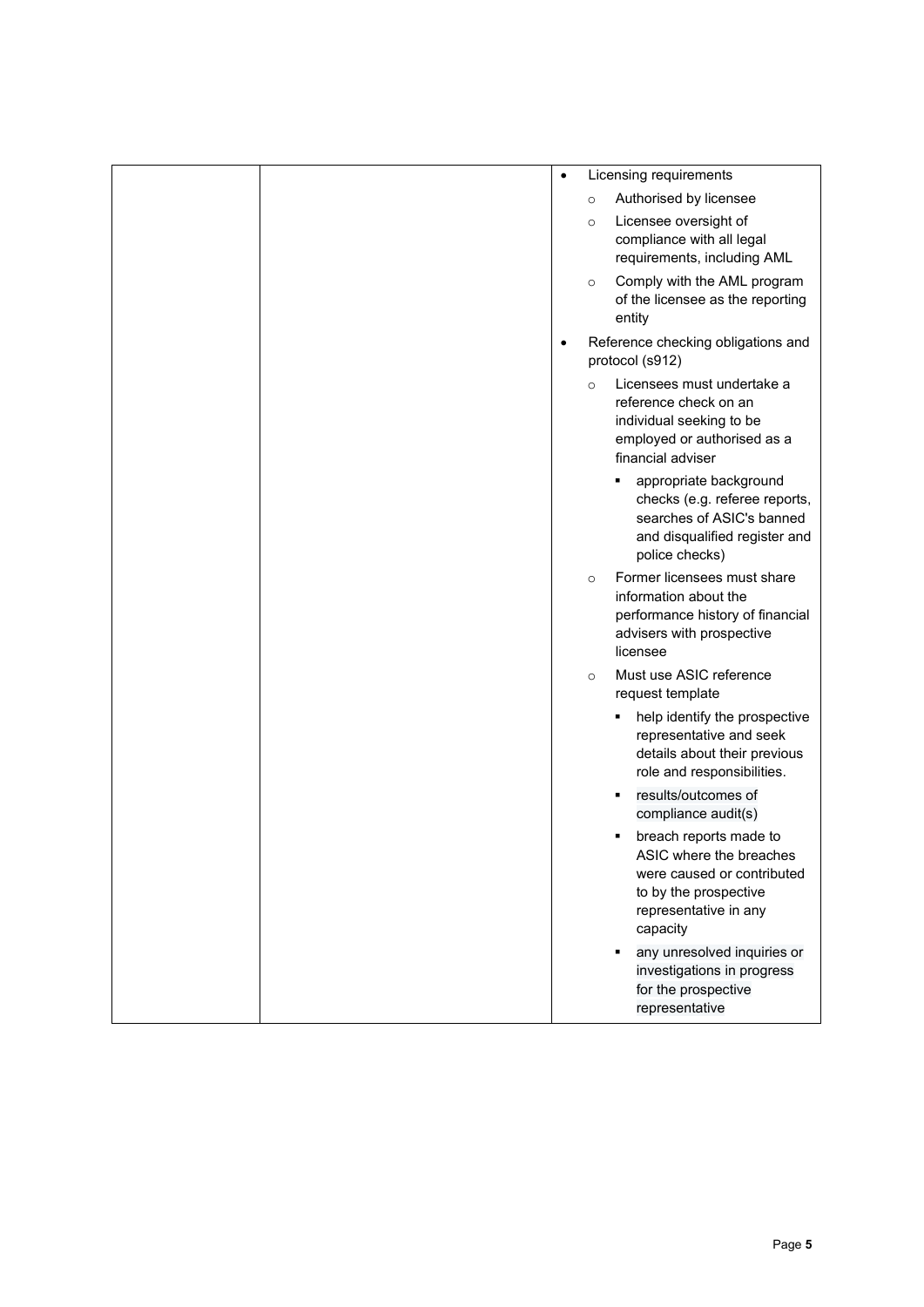| Employee training:                                   | Not required                                                                                                                                                                                                                                                                                                                                                                                                 | <b>Corporations Act</b>                                                                                                              |
|------------------------------------------------------|--------------------------------------------------------------------------------------------------------------------------------------------------------------------------------------------------------------------------------------------------------------------------------------------------------------------------------------------------------------------------------------------------------------|--------------------------------------------------------------------------------------------------------------------------------------|
| <b>AML/CTF risk</b><br>awareness training<br>program |                                                                                                                                                                                                                                                                                                                                                                                                              | Minimum education standards<br>$\bullet$<br>include understanding requirements<br>under all relevant laws                            |
| for employees,<br>employees                          |                                                                                                                                                                                                                                                                                                                                                                                                              | CPD standard includes undertaking<br>$\bullet$<br>training on legal obligations                                                      |
| being promoted<br>or transferred,                    |                                                                                                                                                                                                                                                                                                                                                                                                              | Exam incudes legal obligations<br>$\bullet$                                                                                          |
| senior                                               |                                                                                                                                                                                                                                                                                                                                                                                                              | <b>Financial Adviser Code of Ethics</b>                                                                                              |
| managers,<br>consultants and                         |                                                                                                                                                                                                                                                                                                                                                                                                              | Competency standards and<br>$\circ$<br>value                                                                                         |
| new directors                                        |                                                                                                                                                                                                                                                                                                                                                                                                              | Professional association obligations                                                                                                 |
|                                                      |                                                                                                                                                                                                                                                                                                                                                                                                              | Membership entry standards                                                                                                           |
|                                                      |                                                                                                                                                                                                                                                                                                                                                                                                              | CPD                                                                                                                                  |
|                                                      |                                                                                                                                                                                                                                                                                                                                                                                                              | Licensee requirements                                                                                                                |
|                                                      |                                                                                                                                                                                                                                                                                                                                                                                                              | Risk management training                                                                                                             |
| Compliance report                                    | Not required                                                                                                                                                                                                                                                                                                                                                                                                 | <b>Corporations Act</b>                                                                                                              |
|                                                      |                                                                                                                                                                                                                                                                                                                                                                                                              | Obligation to report breaches or<br>likely breaches of the Corporations<br>Act and Code of Ethics to ASIC                            |
|                                                      |                                                                                                                                                                                                                                                                                                                                                                                                              | This includes compliance with<br>$\circ$<br>Australian laws                                                                          |
|                                                      |                                                                                                                                                                                                                                                                                                                                                                                                              | Breach of Code of Ethics std 1<br>$\circ$<br>- advisers must comply with<br>the letter and intent of all<br>relevant laws            |
|                                                      |                                                                                                                                                                                                                                                                                                                                                                                                              | Annual compliance report and<br>certificate must be lodged with<br><b>ASIC</b>                                                       |
| <b>AML/CTF</b>                                       | Not required                                                                                                                                                                                                                                                                                                                                                                                                 | <b>Corporations Act</b>                                                                                                              |
| Compliance officer                                   |                                                                                                                                                                                                                                                                                                                                                                                                              | Licensee Responsible Manager                                                                                                         |
|                                                      |                                                                                                                                                                                                                                                                                                                                                                                                              | Compliance Officer                                                                                                                   |
| Third-party reliance                                 | Comply with Chapter 7 of AML/CTF Rules:                                                                                                                                                                                                                                                                                                                                                                      | <b>Corporations Act</b>                                                                                                              |
|                                                      | Undertake CDD (identification and<br>$\bullet$                                                                                                                                                                                                                                                                                                                                                               | Licensing regime<br>$\bullet$                                                                                                        |
|                                                      | verification) and record-keeping, so that                                                                                                                                                                                                                                                                                                                                                                    | Financial Planners must either<br>$\circ$                                                                                            |
|                                                      | the other person is satisfied that it                                                                                                                                                                                                                                                                                                                                                                        | hold an Australian Financial                                                                                                         |
|                                                      | knows who the customer is,<br>Based on the type and level of<br>$\circ$<br>ML/TF or other serious crime risks<br>that the product provider may<br>reasonably be expected to face in<br>its provision of designated services,<br>considering the nature, size, and<br>complexity of the business,<br>including its products, services,<br>delivery channels, customer types,<br>and countries it operates in. | Services Licence or be<br>authorised to provide financial<br>advice by an entity that holds<br>an AFSL.                              |
|                                                      |                                                                                                                                                                                                                                                                                                                                                                                                              | Licensees set policies and<br>$\circ$<br>controls to meet their financial<br>advice obligations under the<br><b>Corporations Act</b> |
|                                                      |                                                                                                                                                                                                                                                                                                                                                                                                              | Financial planners must<br>$\circ$<br>operate under and comply with<br>the policies and controls set by                              |
|                                                      | CDD processes and systems must be<br>$\bullet$<br>appropriate and consistent with the                                                                                                                                                                                                                                                                                                                        | the licensee, including record-<br>keeping requirements.                                                                             |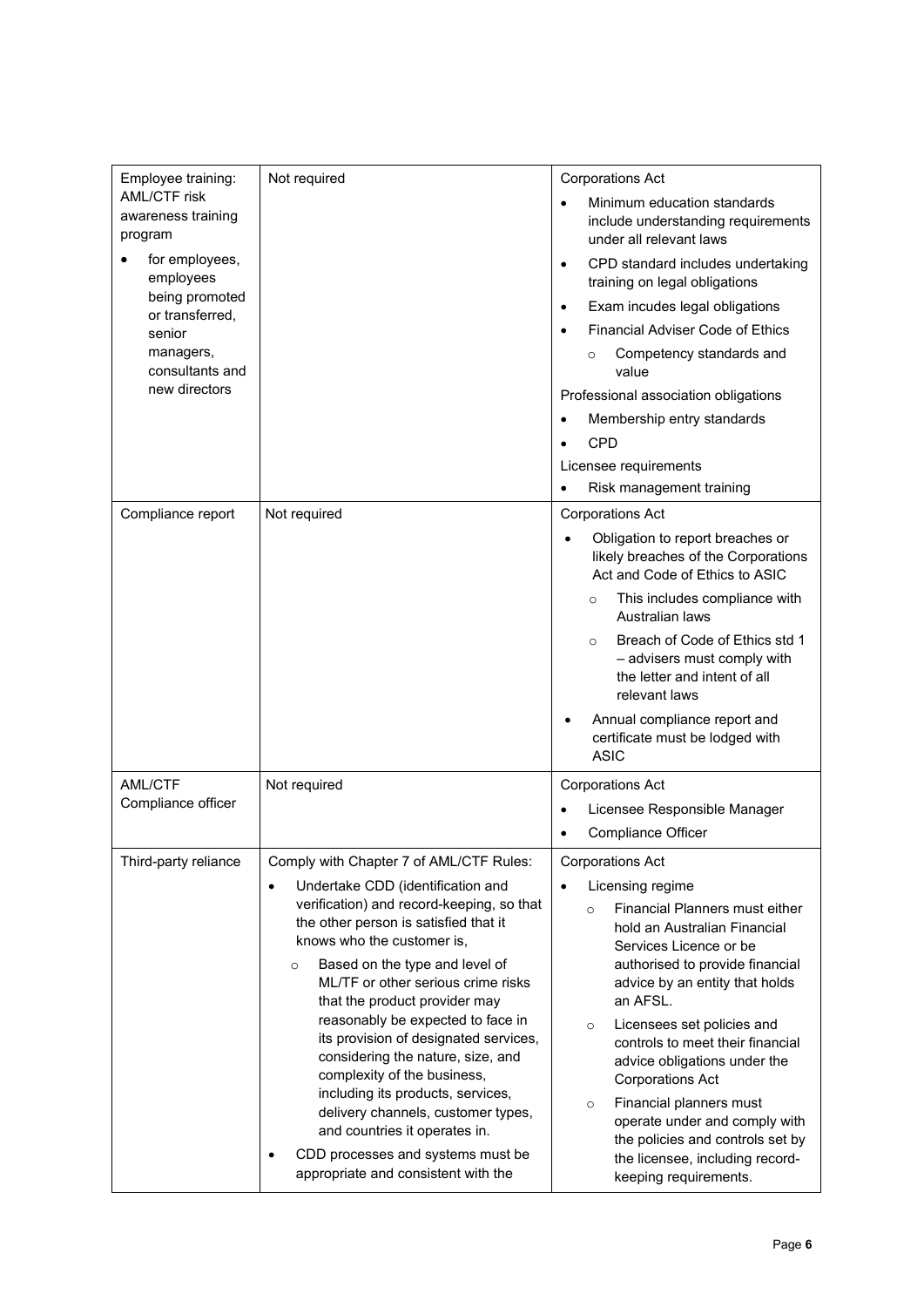|                                  | higher ML/TF risk of financial product<br>providers.<br>Assess ML/TF risk of the customer for<br>$\bullet$<br>the service provided by the product<br>provider, not the services provided by<br>the planners.<br>Records which demonstrate that the<br>CDD procedure was conducted in a<br>manner consistent with product<br>providers ACIP requirements<br>Provide records of the applicable<br>$\circ$<br>customer identification procedures<br>used to verify the identity of the<br>customer, the beneficial owner of |                                                                                                                                                                                                                                                                                                                                                                                                                                                                                               |
|----------------------------------|--------------------------------------------------------------------------------------------------------------------------------------------------------------------------------------------------------------------------------------------------------------------------------------------------------------------------------------------------------------------------------------------------------------------------------------------------------------------------------------------------------------------------|-----------------------------------------------------------------------------------------------------------------------------------------------------------------------------------------------------------------------------------------------------------------------------------------------------------------------------------------------------------------------------------------------------------------------------------------------------------------------------------------------|
|                                  | the customer or a person acting on<br>behalf of the customer, and all<br>relevant documents, data and<br>information obtained during CDD.                                                                                                                                                                                                                                                                                                                                                                                |                                                                                                                                                                                                                                                                                                                                                                                                                                                                                               |
| Record keeping                   | customer identification procedures<br>$\bullet$<br>Reports made to AUSTRAC:<br>$\bullet$<br>Suspicious matter reports (SMR)<br>٠<br>AML/CTF program and compliance<br>$\bullet$                                                                                                                                                                                                                                                                                                                                          | <b>Corporations Act</b><br>Reports made to ASIC<br>Compliance reports<br>$\bullet$<br>Advice documentation<br>$\bullet$<br>'Know your client' information<br>$\bullet$<br>Best interest duty - document<br>$\bullet$<br>client's circumstances, objectives<br>including income, investments,<br>assets etc<br><b>Financial Adviser Code of Ethics</b><br>must ensure that records of<br>$\circ$<br>clients, including former clients,<br>are kept in a form that is<br>complete and accurate. |
| Part B AML/CTF<br>program review | Review Part B AML/CTF Program to ensure<br>the controls, systems and processes remain<br>effective to meet current AML/CTF<br>obligations and ML/TF risks.                                                                                                                                                                                                                                                                                                                                                               | Compliance review                                                                                                                                                                                                                                                                                                                                                                                                                                                                             |

#### **Financial planners and third-party reliance**

AML/CTF Rule 8.1.7 requires that a reporting entity must apply Part A to all areas of its business that are involved in the provision of a designated service, including in relation to any function carried out by a third party.

Due to the designated services they offer customers, product providers must have in place a Part A AML/CTF program due to their higher ML/TF risk. Financial product providers use financial planners to comply with their CDD verification, re-verification, and ongoing CDD obligations.

The Financial Planning Association (FPA) and Financial Services Council (FSC) developed an agreed AML/CTF customer identification, verification and due diligence guideline and forms based on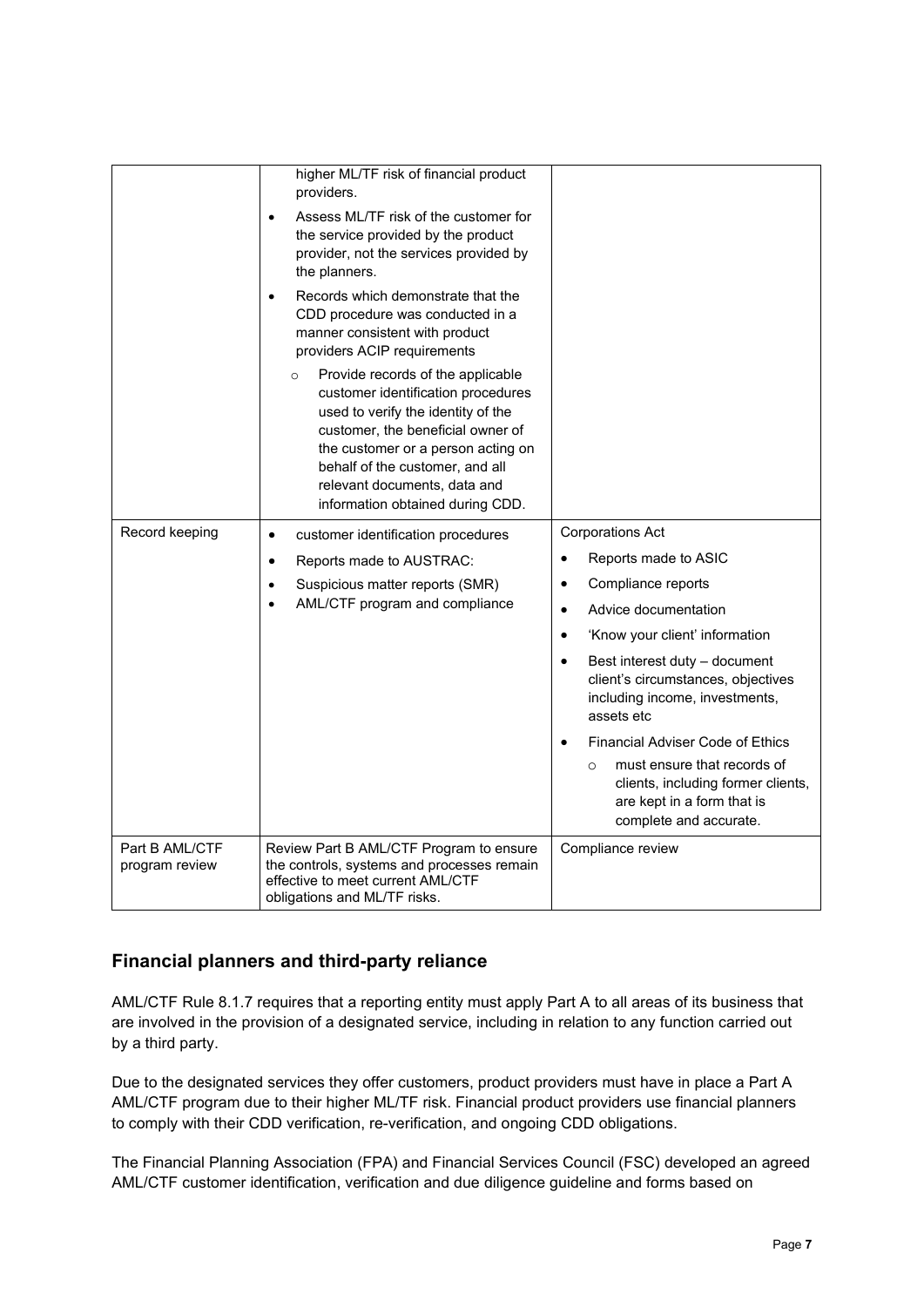appropriate customer identification procedures (ACIP) for the type and level of ML/TF or other serious crime risks product providers may reasonably be expected to face in the provision of the designated services they offer customers. Financial planners' AML/CTF procedures, systems, controls and record keeping must also be appropriate to meet the requirements in the agreed industry guideline and enable planners to effectively complete the customer identification forms and procedures on behalf of product providers and maintain appropriate records<sup>3</sup>.

Financial planners use the industry developed guideline agreed to by members of the Financial Planning Association and the Financial Services Council. The guideline is consistent with FATF requirements and the Foreign Account Tax Compliance Act (FATCA), and includes standardised customer verification forms covering[4](#page-9-1):

- **Individuals**
- Australian Companies
- Foreign Companies
- Australian Regulated Trusts
- Unregulated Australian Trusts and Foreign Trusts
- Partnerships
- Associations
- Registered Co-operatives
- Verifying Officer
- US Tax Status Declaration (curing) Individuals
- Tax Status Declaration (curing) Individuals
- Foreign Tax Status Declaration (curing) Entities

As product providers have ongoing CDD requirements<sup>[5](#page-9-2)</sup>, financial planners are reqularly requested to undertake ongoing CDD of their clients under the third-party reliance provisions, even though item 54 reporting entities are exempt from ongoing CDD.

Financial planners and AFSL's are exempt from the following ongoing reporting requirements as they do not provide funds "transaction" services and do not transfer currency.

- Threshold transaction reports (TTR) for transfers of A\$10,000 or more in cash (or the foreign currency equivalent).
- International funds transfer instruction reports (IFTIs) for transfers of funds of any value into or out of Australia, made either electronically or under a designated remittance arrangement
- Report cross-border movement (CBM) of physical currency of A\$10,000 (or the foreign currency equivalent) or more if you carry, mail or ship money into or out of Australia.

<span id="page-9-0"></span><sup>3</sup> Division 7 of Part 2 of the AML/CTF Act

<span id="page-9-1"></span><sup>4</sup> Industry is currently reviewing the industry guideline and forms in response to the recent changes to third party arrangements.

<span id="page-9-2"></span><sup>5</sup> s36 of the AML/CTF Act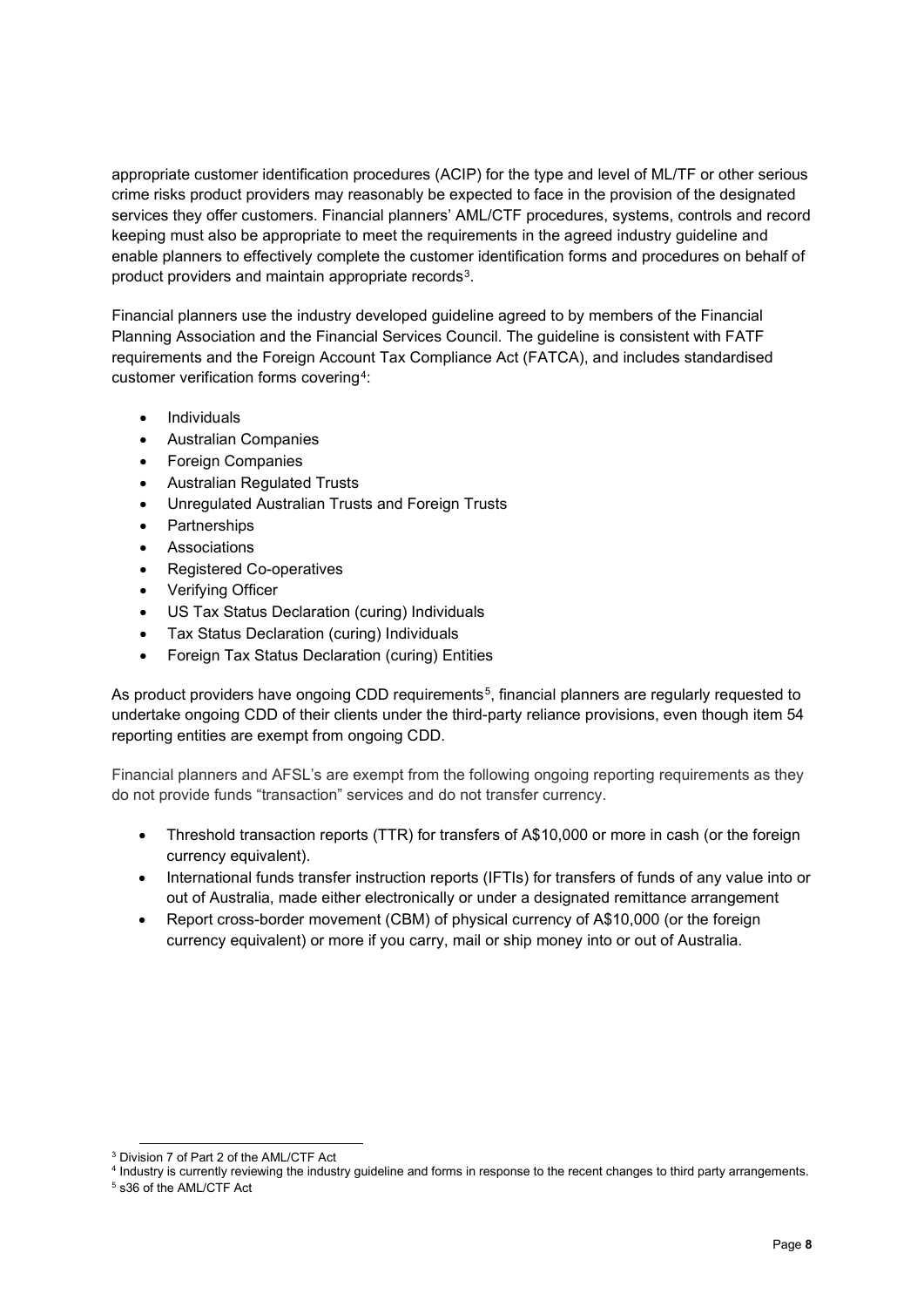#### **QUESTION 2 – WHAT FINANCIAL IMPLICATIONS WOULD TRANCHE 2 HAVE ON THE MEMBERS OF THE FPA SHOULD IT APPLY TO FINANCIAL PLANNERS?**

#### **Financial Planners already meet AML/CTF obligations**

Tranche 2 of the AML/CTF Act is a duplication of existing requirements that financial planners have complied with for over a decade. Since the enactment of the AML/CTF Act on 12 December 2006, AFS licensees have been required to register with AUSTRAC and meet the obligations of item 54 reporting entities under the Act.

Financial planners either hold their own AFSL or operate as an authorised representative, Corporate Authorised Representative (CAR), or employed planner, under another entity's AFSL, and must comply with and report into the AML/CTF processes, systems, and controls of the AFSL who is registered with AUSTRAC as the reporting entity. This is based on the higher ML/TF risk of licensee, not the ML/TF risk of the individual financial planner risk or their firm.

#### **Undermine existing AML/CTF systems, significant cost to small business**

Applying Tranche 2 to financial planners or financial planning firms would create significant confusion and cost; undermine the effective AML/CTF risk management and compliance systems, processes and controls that have been efficiently and effectively assisting AUSTRAC to fulfil its role in protecting Australia since the commencement of the Act; and deliver no additional AML/CTF benefit or protection.

Financial planners would incur the significant cost of undoing existing AML/CTF processes and controls, to put in place new systems and controls based on Tranche 2 requirements and reporting obligations. It will also significantly undermine cost-effective and efficient industry developed solutions to addressing ML/TF risks by financial planners, AFS licensees and Part A AML/CTF program reporting entities; and make the above ACIP/CDD guideline and forms redundant.

This will have a significant impact on financial planners, the majority of whom operate small businesses or are sole practitioners (nearly 90% of licensees have 10 or less financial planners operating under their licence).

#### **Financial planners are not accountants**

The FPA is concerned that financial planners are being considered as designated non-financial businesses and professions (DNFBPs or 'gatekeeper professions'), under the banner of accountants.

Accountants offer different services to financial planners. As such, accountants play a different 'gatekeeper' role, and interact differently with the financial system on behalf clients, than financial planners.

The provision of financial planning services is regulated by ASIC under the Corporations Act 2001 licensing regime. An Australian financial services (AFS) licence authorises licensees to:

- provide financial product advice to clients
- deal in a financial product
- make a market for a financial product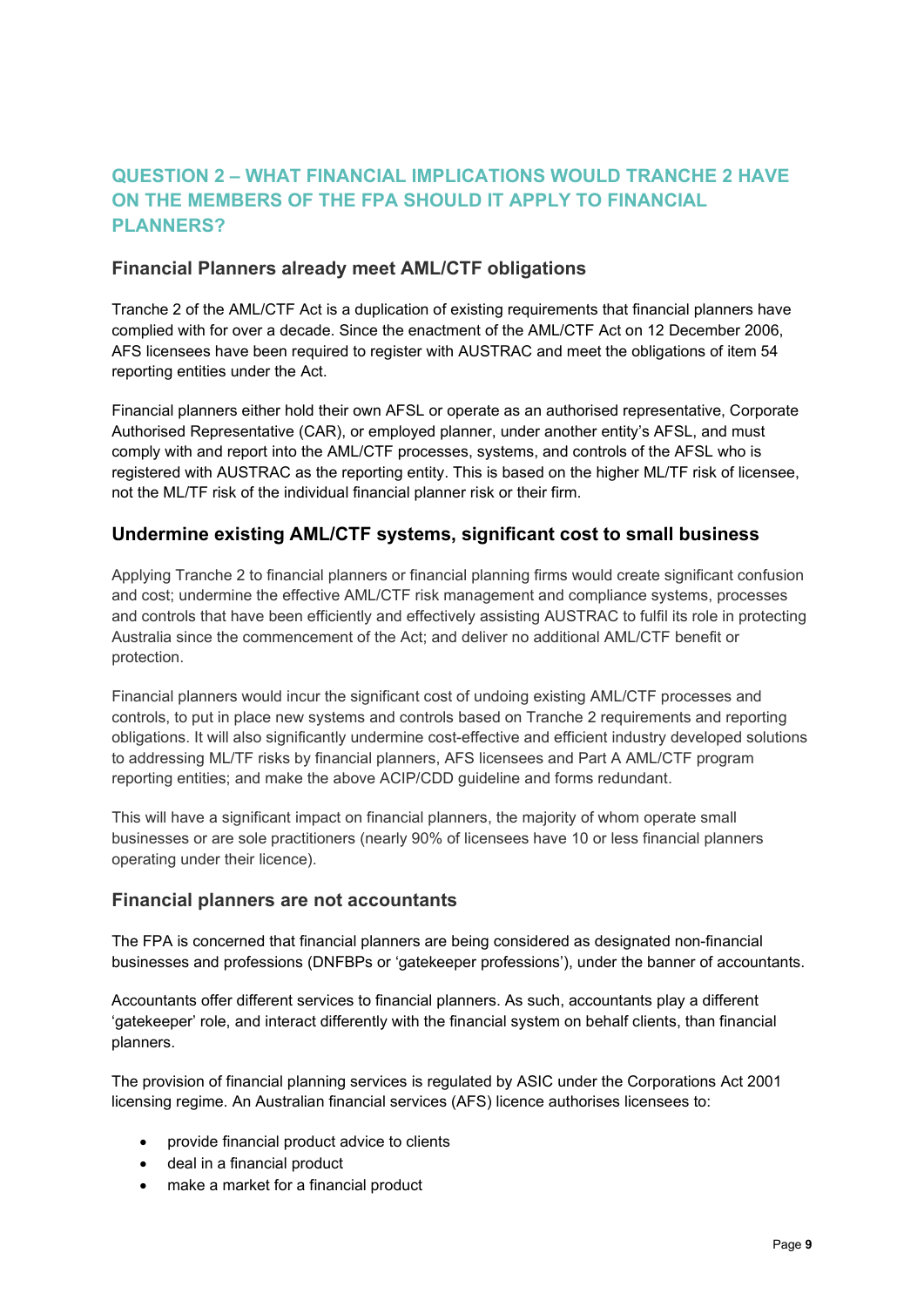- operate a registered scheme
- provide a custodial or depository service
- provide traditional trustee company services.

Financial planners must either be authorised by a licensee or hold an AFSL to provide financial advice to consumers. Accountants are not required to hold an AFSL to provide accounting services to consumers.

Similarly, under the AML/CTF Act financial planning licensees are considered reporting entities who provide item 54 designated services. The AML/CTF Act 2006 has applied to financial planners since the commencement of Tranche 1. To date, the AML/CTF regime has not applied to accountants who provide accounting services.

The different licensing requirements, and the application of the AML/CTF regime, clearly shows that accountants and financial planners provide different and distinct professional services under the law.

These distinctions should be recognised in determining the appropriate application of Tranche 2 AML/CTF obligations.

The FPA request the Committee acknowledge this distinction by excluding from Tranche 2 of the AML/CTF requirements, financial planners who provide Item 54 designated services and are already regulated under the AML/CTF Act.

#### **Cost recovery levy**

The current AUSTRAC cost recovery levy applies to entities based on earnings and the number and value of transactions reported to AUSTRAC. Usually, only medium to large businesses are required to pay the levy. These are businesses with one or more of the following:

- earnings of A\$100 million or more
- a large number of transaction reports relative to other entities
- a high total value of transaction reports lodged with AUSTRAC during a calendar year, relative to other entities.[6](#page-11-0)

Under the Act, the Minister has the ability to make a determination including for reporting entities to incur a levy of nil based on criteria included in the determination. In the past, this criteria has included small businesses.

The FPA recommends small business should continue to pay nil.

<span id="page-11-0"></span><sup>6</sup> [Industry contribution levy | AUSTRAC](https://www.austrac.gov.au/business/how-comply-and-report-guidance-and-resources/industry-contribution-levy)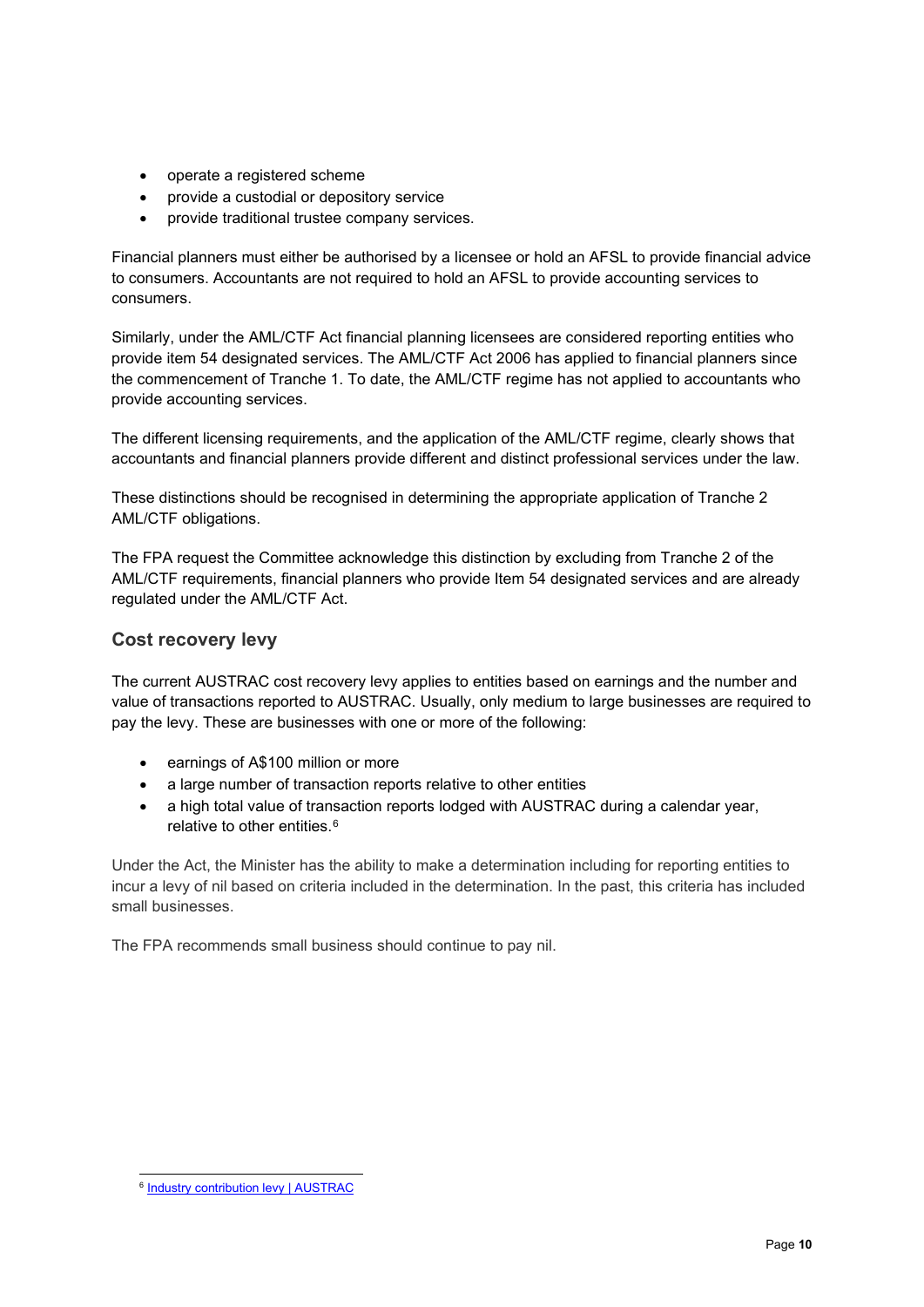#### **QUESTION 3 - IS A NEED FOR WHISTLEBLOWER PROTECTIONS FOR FPA MEMBERS TO MEET THEIR AML/CTF OBLIGATIONS?**

Financial planners and licensees must comply with suspicious matter reporting obligations in relation to money laundering, tax evasion, welfare fraud, cyber-enabled fraud, and terrorism financing. This requires planners to whistleblow on clients.

As financial planners may hold their own AFSL, or be authorised or employed by a licensee, they may play the role of whistleblower in relation to:

- consumers and business clients
- their employer and/or the entity that holds the AFSL
- product providers who may request certain AML/CTF activity to be undertaken by financial planners under a third-party reliance arrangement.

The FPA notes that s35 of the AML/CTF Act provides protection from liability in relation to anything done, or omitted to be done, in good faith, in carrying out an ACIP, not providing/continuing to provide a designated service due to a suspicious matter, or AML/CTF compliance concerns; and that the information in a suspicious matter report cannot be introduced as evidence in criminal proceedings (s124).

However, financial planners and reporting entities who identify suspicious matters and make a report about a client to AUSTRAC are not offered vital protections under the AML/CTF Act and do not qualify for protection under the whistleblower regime established in the Corporations Act 2001 and Taxation Administration Act 1953. For example, the AML/CTF Act does not include appropriate protection for financial planners and reporting entities from potential client reactions to a belief that a financial planner has made a report to AUSTRAC about them, in line with the following provisions:

- Corporations Act
	- o 1317AC Victimisation prohibited
	- o 1317AB Disclosure that qualifies for protection not actionable etc.
	- $\circ$  1317AD Compensation and other remedies—circumstances in which an order may be made
	- o 1317ADA Detriment
	- o 1317AE Compensation and other remedies—orders that may be made
	- o 1317AF Interaction between civil proceedings, civil penalties and criminal offences
	- o 1317AH Costs only if proceedings instituted vexatiously etc.
- Taxation Administration Act 1953
	- o 14ZZY Victimisation prohibited
	- o 14ZZZ Compensation and other remedies—circumstances in which an order may be made
	- o 14ZZZAA Detriment
	- o 14ZZZA Compensation and other remedies—orders that may be made
	- o 14ZZZC Costs only if proceedings instituted vexatiously etc.